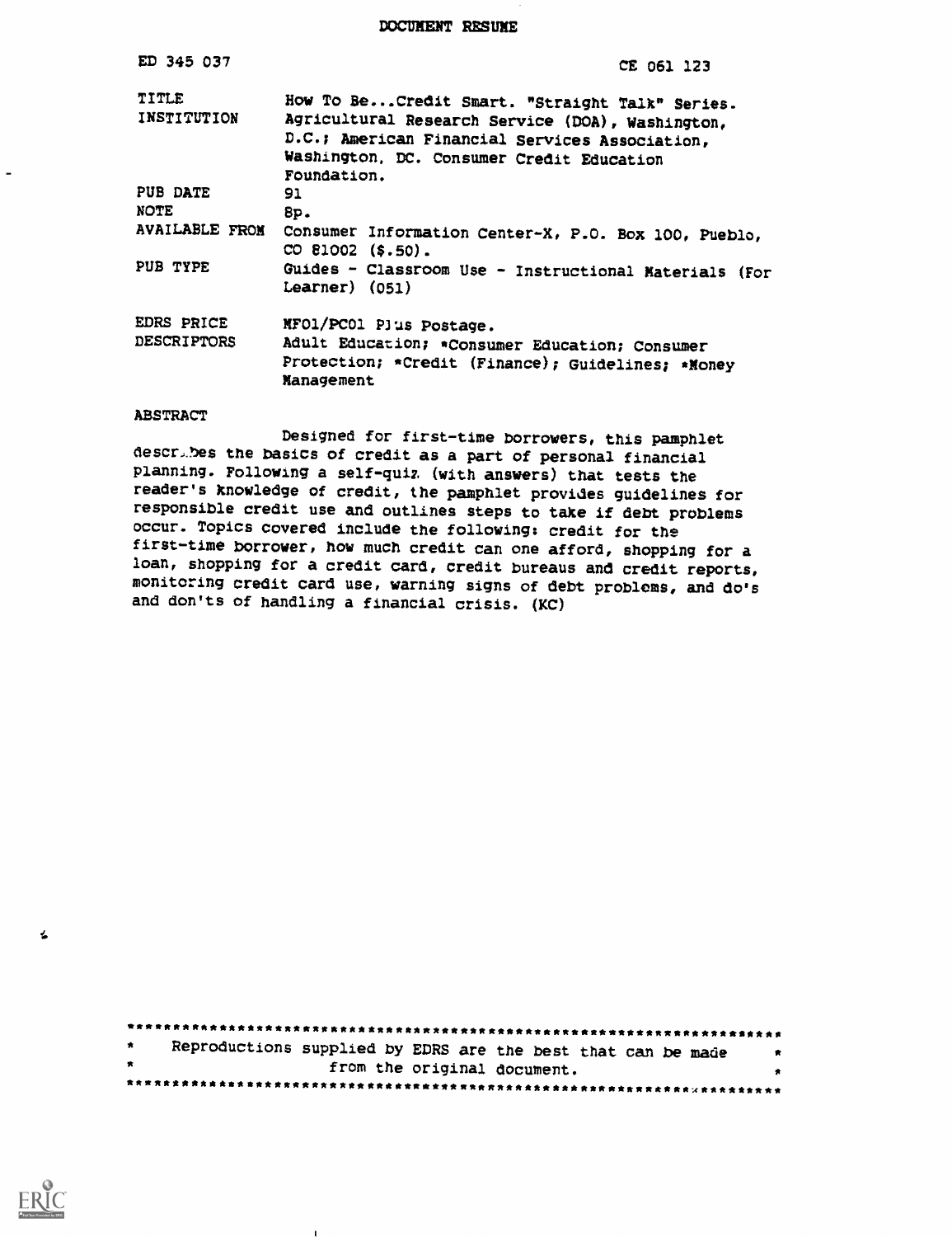Ee af 06/123



 $\omega_{\rm{max}}$ 

Contract is the the reproduced as<br>recaived from the person or organization<br>diagnosting it<br>Minor changes have been made to improve<br>reproduction quality

Plants of view or opinions stated in this document do red lines stated in this document do red free stated in this document

"Straight Talk 城校  $A \rightarrow F$ Š **PERMISSION TO REPRODUCE THIS** MATERIAL HAS BEEN GRANTED BY

TO THE EDUCATIONAL RESOURCES 4 INFORMATION CENTER (ERIC)."

**CONSTRUCTION** 

# **BEST COPY AVAILABLE**

والأبد

Real of the contract of the contract of the contract of the contract of the contract of the contract of the contract of the contract of the contract of the contract of the contract of the contract of the contract of the co

۱.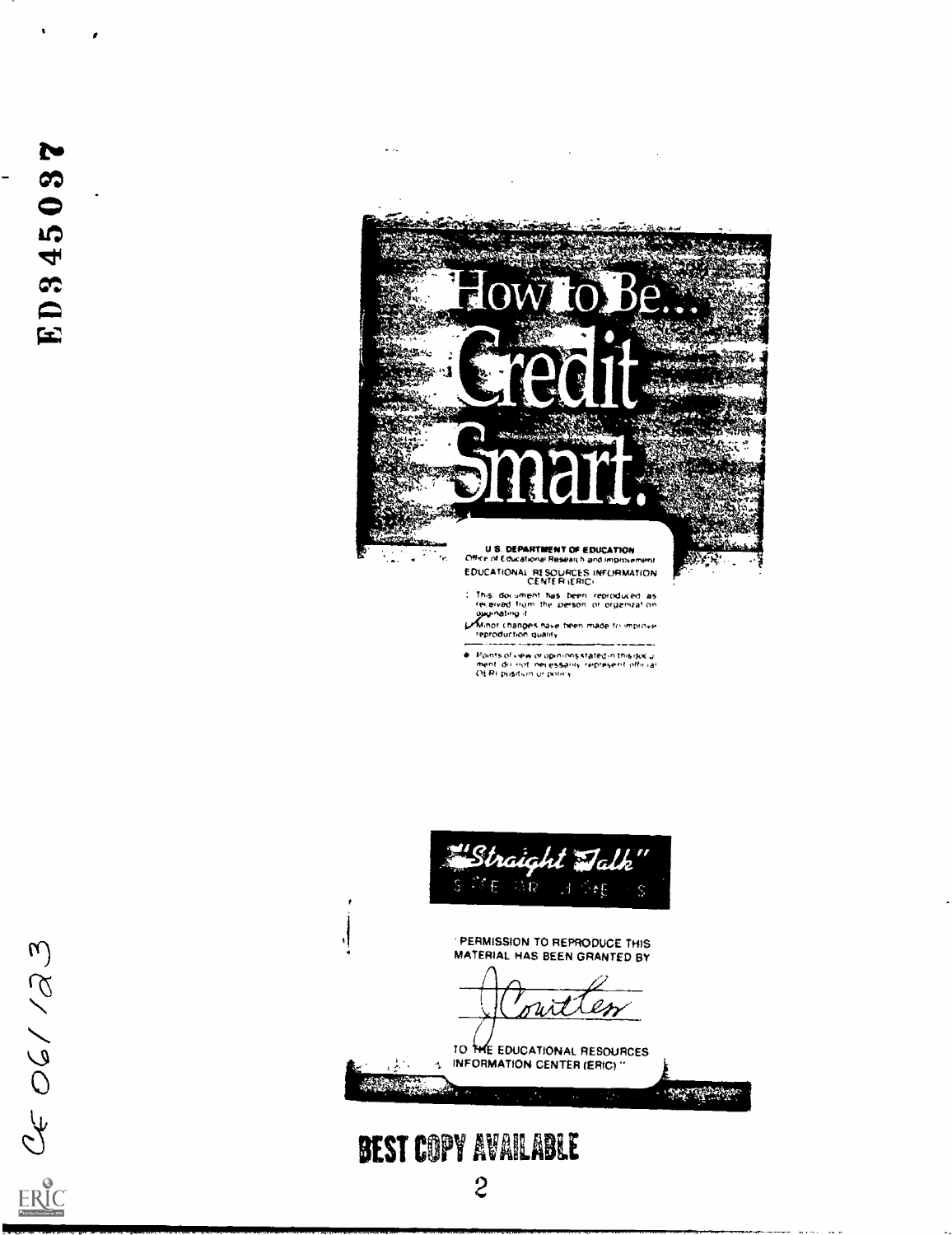

 $(A)$  7 years (B) 3 years (C) 1 year

#### Assign a score of 3 for each "A" answer, 2 for each "8" answer; and 1 for each "C" response. Tota! the score.

If you sewed:

- 31-36 You have an excellent knowledge of credit and us responsible use.
- 24-30 You should take steps toward a better understand. ing of your personal finances and of the credit proorss.
- 18-23 You probably need to 'ake a senous look at your personal finances; cur.sider controlling your spending and keeping on a tight budget.
- 12-17 You may be heading for serious trouble; consider seeking help, such as non-profit consumer credit counseling services.

# Credit in Your Life

Every year financial institutions lend billions of dollars to consumers in the United States. Most people who borrow money have established credit histories. However, many other people -- especially young people are borrowing for the first time and have to learn how to use credit.

If handled responsibly, credit can be a useful tool to help achieve financial goals and enhance the quality of a person's life. On the other hand, if credit is not used wisely or is abused, problems will follow. This brochure highlights important information about how to obtain, use, and benefit from credit. It is designed to help first-time borrowers understand the credit process; to provide guidelines for responsible credit use; and to outline steps to take if debt problems occur.

## Credit for the First-Time"Borrower

Today, credit is almost a necessity. Even if a person prefers to use cash, paying by check, renting a car, or guaranteeing a hotel reservation is difficult without a credit card.

How does a person obtain credit? When a person applies for a loan or credit card, the financial institution makes a judgment based on what is often referred to as the "3 Cs": character (how a person has handled past



tui,,j,ZAT..4.4\$ 4mi; lt,044-1:-.. IlbeVisM,141,0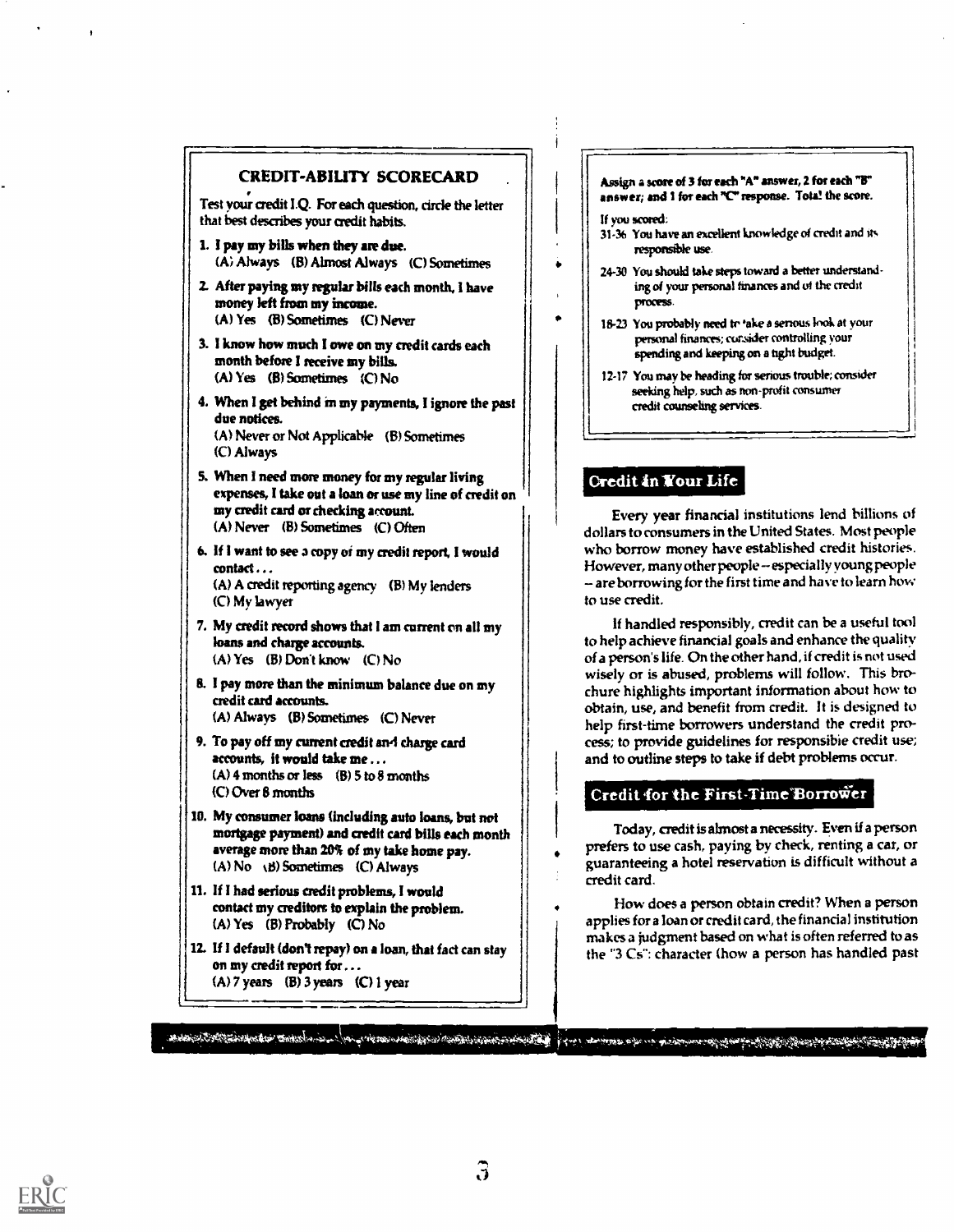debt obligations), capacity (how much debt the person can comfortably handle), and collateral (the person's assets).

A person without a credit history, who has never had credit, may have problems getting that first loan. But, there are options available:

Ask a close friend or relative to co-sign for a loan. In doing this, the co-signer is guaranteeing that payments will be made on time and in full. If the credit user does not repay the loan, the co-signer will be legally responsible for doing so.

Apply for a local retailer's charge card. This can be the first step toward applying for a major credit card, once a person has shown an excellent payment record.

Open a checking and savings account at a local financial institution. If the customer handles the checking account responsibly and proves to be a valued account holder, the institution may grant the person a small loan or offer a credit card.

People interested in purchasing a new car can apply for an auto loan. Automobile finance companies offer special programs tailored to first-time borrowers.

J Buy the appliances or home furnishings you need using the credit plan of a local retailer.

Take advantage of credit cards that are often offered to college students or recent graduates.

 $\Box$  Investigate "affinity group" credit cards which are often made available to members of a particular union, professional or interest group.

Once credit is granted, first-time borrowers should remember that this first account is the beginning of his or her credit record, which will form the basis for future credit.

#### How.Much Credit Can You Afford?

Consumer finance experts all agree that before making decisions about adding more debt, always make sure enough money is allocated to essentials  $\sim$ including a regular savings account. Other good rules of thumb are: borrow only for things that will make a significant contribution to your family and lifestyle; and borrow only if you're spending less each month

than you take home, and the additional debt load will not cut into the amount you've committed to savings.

The following steps will help you determine the amount of credit you can afford:

 $U$  Start with your monthly take-home pay-the amount you have left after taxes and other deductions.

LI From take-home pay, subtract the amount needed for necessities and fixed expenses. These indude mortgage or rent payment, utilities, food, transportation, child care, etc. Don't forget other regular payments such as insurance and taxes that are paid on a quarteny, semi-annual, or annual basis.

G Subtract average monthly bills for existing loans or credit cards.

 $Q$  Subtract other high priority expenses, such as savings, medical care, clothing, and recreation.

J The balance is the amount you can safely apply to debt repayment. Avoid thinking you can spend all of this amount, since emergencies do occur, and you may not wish to use your regular savings account to cover small, unexpected expenses.

#### Shopping for *4 Loan*

If you need a large loan for a major purchase, such as a car or home, it pays to shop for the best value.

First, establish the amount you need to borrow. Then, check your financial situation -- your income and expenses  $-$  to figure out what you can afford for the monthly payment without putting a strain on your finances.

You might begin to shop for credit with your current lending institution or ones recommended by family or friends. When visiting each institution, be sure to note the different rates and terms available.

Important attention should be paid to the annual percentage rate (APR-the rate charged on an annual basis) and the finance charge (the dollar cost of credit) on the loan amount you're contemplating. If you want to spread out your loan payments over a specified period of time, for example, three or five years, have the lender calculate what the monthly payments would be.

Arthur March 2018 - Caroly March 2019 and the state of the state of the state of the state of the state of the state of the state of the state of the

4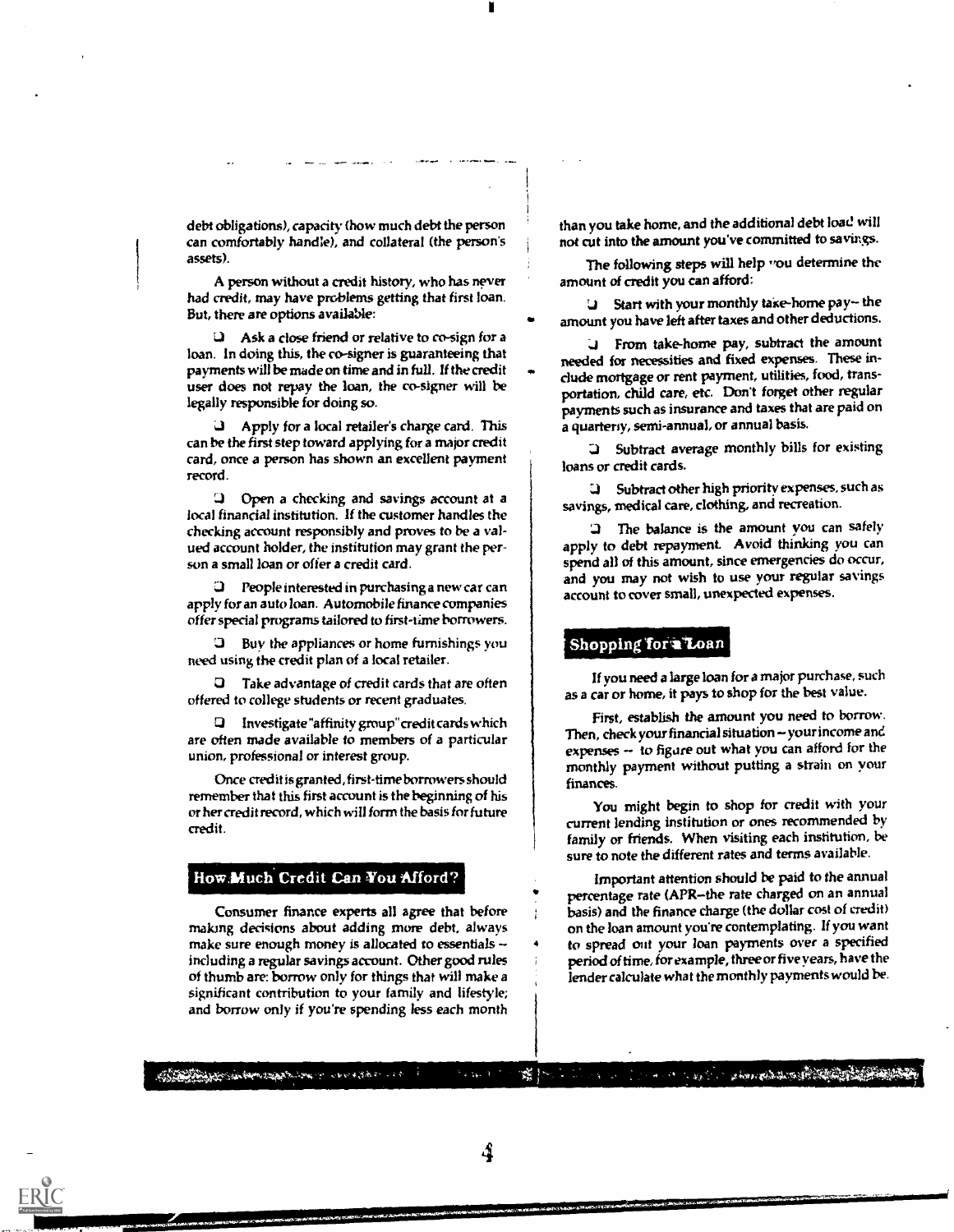For lending institutions offering variable rate loans, ask the lender what the payments would be if the rate increased to the maximum. Other terms worth investigating include whether there are any penalties for repaying the loan early, and the expected turn-around time on your loan application.

Make sure that other terms of the loan contract are<br>acceptable 'you. Review the loan documents carefully ' and ask questions about any items you don't understand before you sign.

#### Shopping for a Credit Card

Just like other loan rates and terms, credit card rates and features vary. Determining which card is right for you depends on how you plan to use your credit card. It's helpful to classify yourself as one of these three types of credit card holders.

The Identification User. This credit card holder generally uses the card for identification in cashing checks, making hotel reservations and renting cars. Since this user doesn't carry over payments, the annual percentage rate (APR) charged is usually not the most important feature in selecting a card. More important would be the universal acceptance of the card and the annual fee charged. Annual fees on bank cards generally range from a low of \$12 up to \$25, with a few having no annual fee.

The "Non-Revolver." This person pays off the balance in full when due. For this user, the annual percentage rate isn't the most important characteristic. Instead, greater attention should be given to the allotted "grace" period-usually from 21 to 30 days--between the time a bill is sent out and the time interest is charged on the balance. Be sure to note other fees charged, such as transaction fees, late charges, or over-limit charges. For many non-revolvers, the amount of the credit limit is also a factor, especially if the card is used for business or vacation travel.

The Revolving Credit User. For the credit card user who doesn't pay off the monthly balance and carries a balance over from month to month, the annual percentage rate (APR) is usually the most important factor. Bank cards' APR can vary from 12 percent to 22 percent, with an average of about 19 percent. Another important consideration is how interest is calculated;

for example, whether payments made during the month are deducted when figuring the average daily balance. Cards also vary by the minimum monthly payment required, often calculated as a percentage of the outstanding balance.

In addition to the features listed above, other credit card features are available. These include rebates or discounts on purchases made with the card, warranties on credit card purchases, the ability to obtain cash on a 24-hour basis by using the card at an ATM, travel insurance, travel and reservation services, shoppers' guides, and extra cards for family members.

While not everyone fits neatly into one of these three categories of credit card holders, a mix of the factors listed above may need to be considered when choosing the best credit card for you.

#### Credit Bureaus and Your Credit Report

What do credit bureaus do . . . and what don't they do? What kind of information is kept about you? How can you find out what's in your credit report? What steps should be taken to correct information?

Credit Bureaus. A credit bureau is essentially a clearing house of personal and financial information about you and how you have handled credit. Individual lenders provide much of the information about credit accounts to the credit bureaus, and in return rely on them for data about how loan applicants handle their debts.

Your Credit File and Its Use. Your credit file will usually contain: personal data, such as your current and former address, marital status, age, social security number; your employment history; any information on you from public records, such as judgments or bankruptcy; your credit accounts, including the date each was opened, the amount and balance, the status of the account, your pattern of payment, and the date of the last activity on the account; the number of inquiries about your credit record, as well as the date and the name of the company making the inquiry.

Information about your use of credit is routinely updated and submitted to credit bureaus. Some information, such as defaulting on a loan and declaring bankruptcy, may stay on your credit record forup to 7

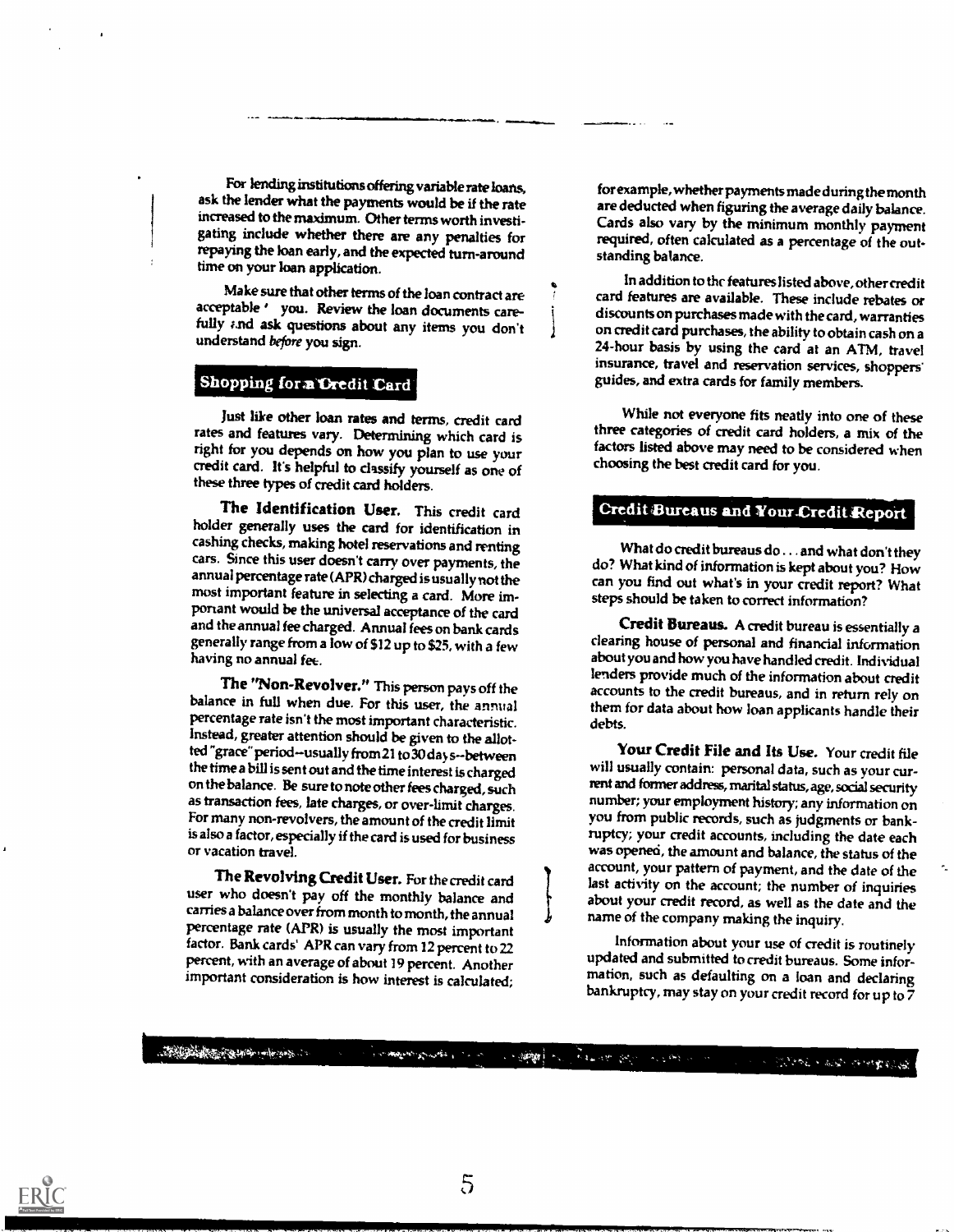#### and 10 years, respectively.

The decision to grant credit is made not by the credit bureau, but by the lender, who uses the credit report and other information to determine if you meet its standards of "creditworthiness."

If you are denied credit because of information in a credit bureau report, under the Fair Credit Reporting Act, that fact and the name of the credit reporting agency that provided the report must be disclosed to you. Then, within 30 days, you can request a free copy of your report from that credit bureau to find out what information caused your application to be rejected.

Even if you're never turned down for credit, it's useful to review your credit files periodically. Obtaining a copy of your report will cost between SS to \$15. To do so, check in the yellow pages under"credit bureaus" or "credit reporting agencies," and write requesting a copy of your report.

Lenders who subscribe to the credit bureaus and other authorized persons may inquire about your credit record. However, Federal laws impoce criminal penalties for illegally obtaining individuals' credit information.

Disputing information. Most credit bureaus provide a short explanation of how to read a credit report and what steps to take if you dispute information in your file.

If you find incorrect information in your credit report, you have the right to dispute it. This should be done in writing, both to the credit bureau asking them Warning Signs of Debt Problems to veiffy the information and to the creditor that suppl. ed the i:dormation to the credit bureau.

Even when the creditor and you don't agree, you can have your version of the facts included as part of your credit record.

On occasion, errors are found, and corrections are made to reports that do contain inaccurate data. It's in the best interest of credit bureaus to have accurate information in their files. That's the service they sell to their clients. It's also in your interest to take steps to be sure your credit report is up-to-date and presents an accurate picture of how you have handled credit.

#### Monitoring Credit Card Use

Many people may fmd themselves with cred problems because they don't always keep track of pui chases made with credit cards, and are shocked at th amounts they owe when the bills arrive. Here's simple ongoing method for keeping track of credit car charges:

 $\mathbf{u}$  At the beginning of each month, set the total amount you can afford for credit card charges. Thi total should be the amount you can responsibly charg on all your credit card accounts during that month.

 $J$  Some people use the amount they can pay i full when the bills are due. But if you carry over you balance. a useful rule of thumb is to set your total z what you can comfortably repay in three months o less. If your current balances will require six months c more to repay, you should consider curtailing you credit card use.<br> $\Box$  Keep track of your credit spending in the same

way you keep a running balance of your checkin account: from the monthly charge limit you set, sultract each amount you charge. It's useful to keep a sma note pad with your checkbook to record your cred: purchases immediately and tally your balance.

If you draw that "balance" down to zero, yot should stop using your credit cards that month.

Most people who use credit handle their debt responsibly. For some, however, debt problems may occur for a variety of reasons. However, there an usually warning signs that signal action needs to be taken now to avoid more serious problems later:

- Li Not knowing how much you owe until the bills arrive.<br>Making only minimum payments on credit
- cards and other revolving loan accounts.
- C) juggling bill payments each month.
- Li Using a line of credit on a credit card or checking account for regular expenses like food or rent.

#### <u>electric de la composition de la completación de la completación de completación de la completación de la completación de la completación de la completación de la completación de la completación de la completación de la c</u>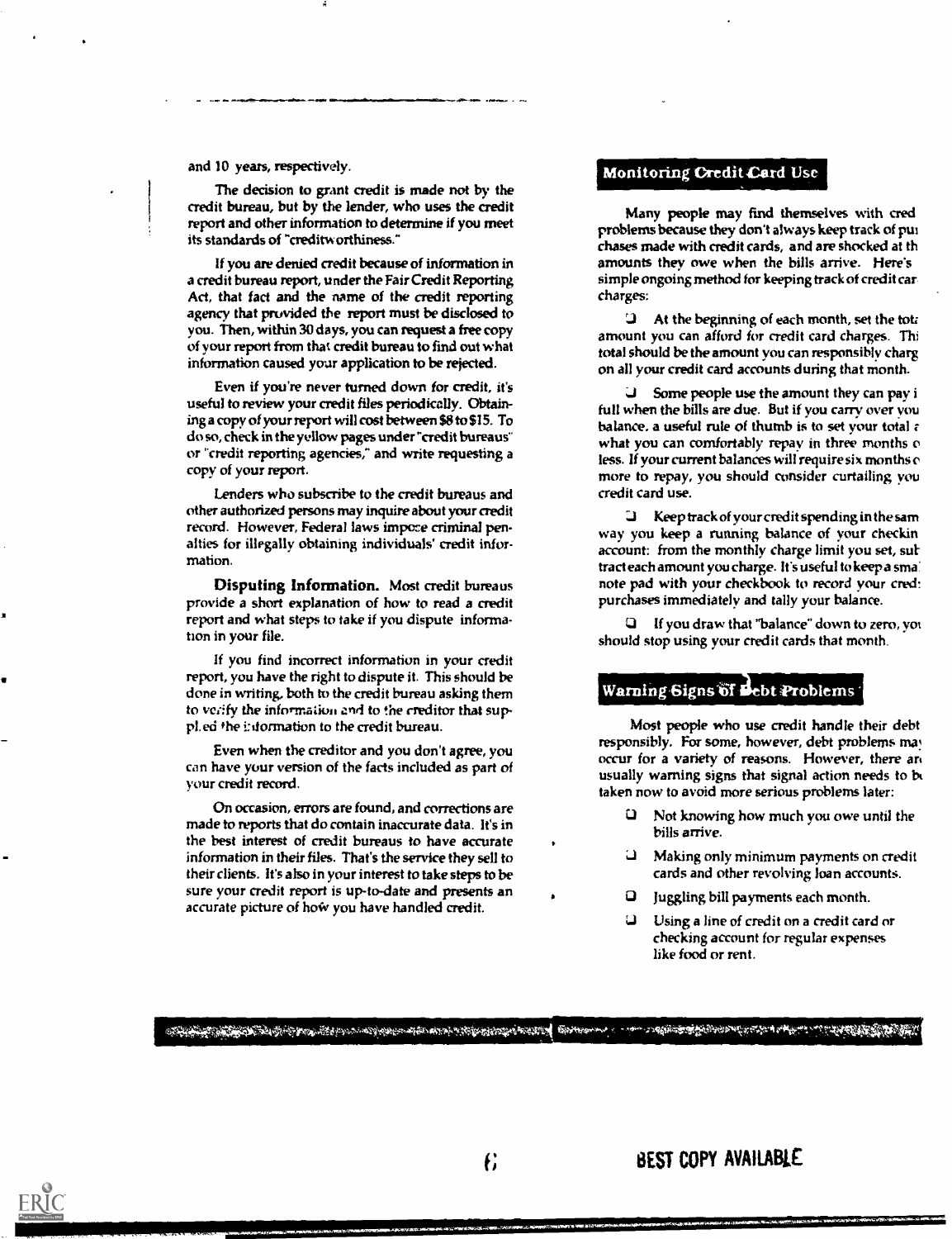- Working overtime just to keep up with your spending.
- LI Going over your credit limit on credit cards.
- Having little or nothing in savings to handle unexpected expenses.
- J Getting calls from creditors requesting
- **Q** Being denied credit because of a negative credit bureau report.<br>**Q** Getting a credit card revoked by the issuer.
- 

If several of these warning signs apply to you, you need to cut back on your use of credit, put yourself on a budget, and consider getting some outside help.

#### Facing a Financial Crisis

Many factors can prevent families from meeting credit obligations. A sudden medical emergency or stable of budgets. How someone responds to debt problems during trying times can have a direct impact on his or her ability to obtain credit in the future. Ignoring debt obligations will only serve to compound the problem and hurt a person's chances of getting future credit. Here's a list of "do's" and "don ts" in dealing with debt problems.

DO consider credit a serious obligation and al- ways examine your budget carefully before taking on more debt. Remember, your total borrowing, not counting your housing allowance,should not exceed 20 percent of take-home pay.

DO sit down with a pencil and paper and rework<br>your budget at the first sign of problems. Try to find areas where you can cut back, so you can devote more of your income to paying bills.

DO contact your creditors to let them know you're<br>having problems, if you can't make payments on time.<br>DO make arrangements to extend your repay-

ment period or, if possible, lower your minimum pay-<br>ments, if the monthly amounts are larger than you can<br>meet.

المعاد المجاور بأنه بأنه معاهدة من المعاصر المستوفين الموافق المحافظة الموافق الموافقة الموافقة الموافقة الموافقة<br>والموافقة المستوفية الموافقة الموافقة الموافقة الموافقة الموافقة الموافقة الموافقة الموافقة الموافقة المواف

DO try to work with your creditors first if problems occur. In many cases, they'll offer you other options.

DO contact your local, non-profit Consumer Credit Counseling Service if your problems are severe and you're unable to handle the situation yourself.

DON'T take on more debt when you're trying to get back on financial track.

DON'T hide from your creditors if your financial problems are serious.

DON'T be unrealistic in your promises to your creditors.

DON'T consider bankruptcy unless you've ex- hausted all other alternatives. Bankruptcy can stay on a person's credit record for up to ten years, and it can seriously impair your ability to obtain credit in the future.

Contact the National Foundation for Consumer Credit (301) 589-5600 for more information about nonprofit Consumer Credit Counseling Services.

### Other Aftraight Talk".Brochures

"What You Should Know Before Declaring Bank- ruptcy," the first brochure in the 'Straight Talk" series published by AFSA Consumer Credit Education Foundation, provides consumers with information on per-<br>sonal bankruptcy.

The bankruptcy brochure explains the difference<br>between a Chapter 7 and 13 filing, and suggests alternatives to filing for bankruptcy. To obtain your free copy, send a self-addressed stamped business size envelope to: AFSA Consumer Credit Education Foundation, 919 18th St. N.W., Dept. DB, Washington, D.C. 20006.

to comparable that is the first who is had not as a set of the first the comparable of



دور در باز به دوم از در این باز از باز<del>اره بازیگر بازی بازی به د</del>ر